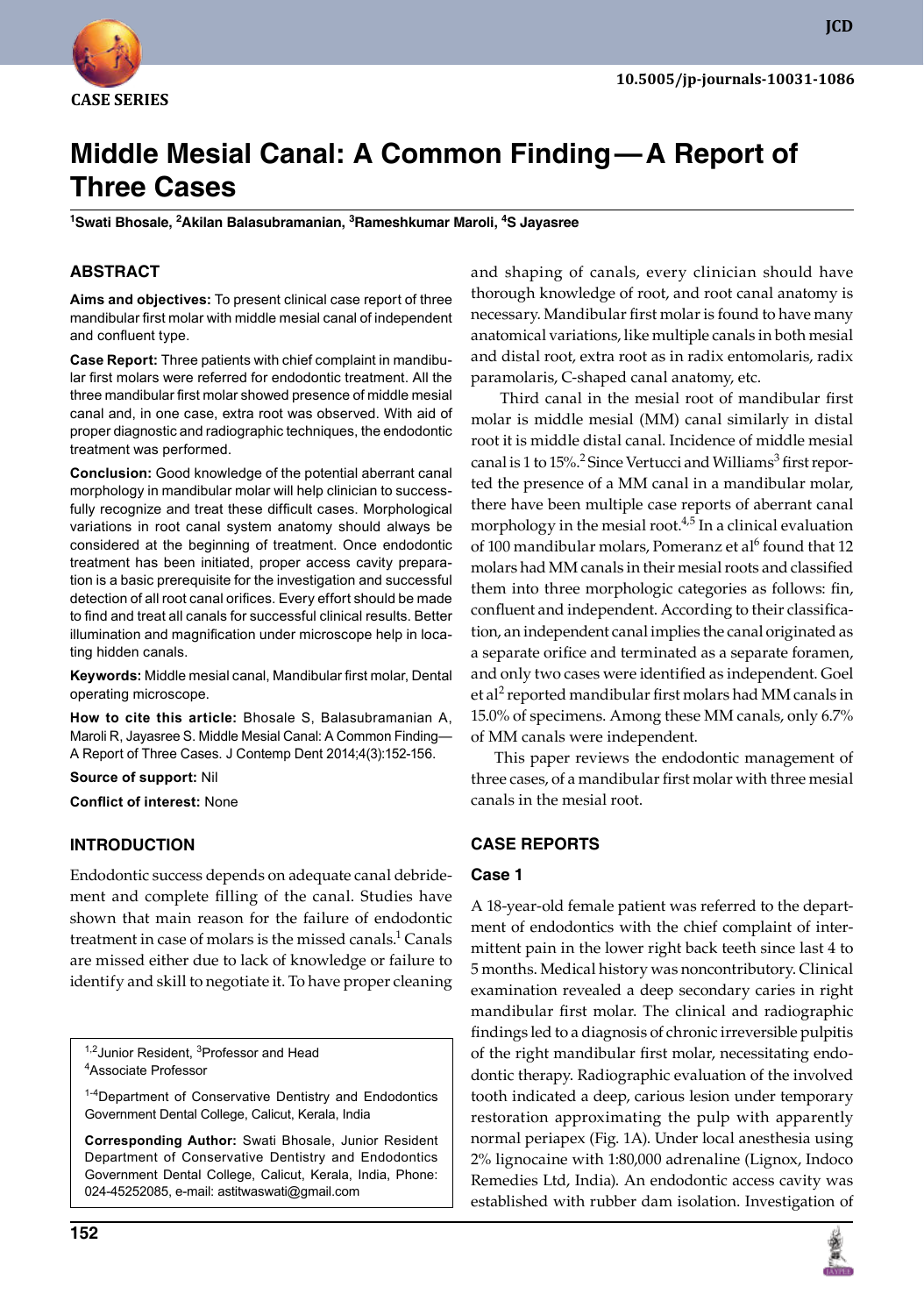the root canal system was initially performed with the aid of an endodontic explorer, and the canals were explored with a no. 10 Kfile (Mani Inc, Tochigi, Japan), two canals mesially and single canal distally were located initially. Access cavity is observed under microscope (Seiler Precision Microscope) and presence of third mesial canal was detected in between the two mesial canals (mesiobuccal, middle mesial and mesiolingual) (Fig. 1b). The additional canal was explored with a no. 10 K-file (Mani Inc, Tochigi, Japan). Individual canal instrumentation was performed using a crown down preparation with ProTaper nickeltitanium (NiTi) rotary instruments (Maillefer, Dentsply, Ballaigues, Switzerland). Copious chemical irrigation was performed with 5.25% sodium hypochlorite solution and EDTA (Glyde, Maillefer, Dentsply, Ballaigues, Switzerland). The root canals were dried with paper points (Maillefer, Dentsply, Ballaigues, Switzerland).  $Ca(OH)_2$  is placed as an intracanal medicament. Master cone radiograph was taken (Fig. 1C) Obturation was performed after 2 weeks with resin sealer (AH plus, Dentsply, DeTrey Konstanz, Germany) and cold lateral condensation of gutta-percha (Maillefer, Dentsply, Tulsa, OK) and access is sealed with permanent restoration. Postobturation radiograph revealed three distinct orifices

with three separate apical terminations of mesial canals (Fig. 1D). So, it was a case of independent middle mesial canal (Pomeranz's classification).

# **Case 2**

A 16-year-old male patient reported with spontaneous pain in lower left back tooth indicative of chronic irreversible pulpitis with left mandibular first molar. Radiographic examination showed deep carious lesion approaching pulp with apparently normal periapical tissus and extra distal root (Figs 2A and b). After anesthesia and rubber dam placement, access cavity was prepared. Totally five distinct orifices-3 located mesially (mesiobuccal, middle mesial and mesiolingual) and two distally (distobuccal and distolingual) was detected (Fig. 2C). The canals were explored with no. 10 K-file (Mani, Inc, Tochigi, Japan). The working length radiograph confirmed the presence of 5 distinct orifices and four apical terminations (Fig. 2D). Chemomechanical preparation was performed using the ProTaper NiTi rotary files and the root canals were obturated with cold, laterally condensed gutta-percha (Maillefer, Dentsply, Ballaigues, Switzerland) and resin sealer (AH plus sealer-Maillefer, Dentsply, Ballaigues, Switzerland) after confinning



Figs 1A to D: (A) Preoperative intraoral periapical (IOPA) of 46 showing carious lesion approaching to pulp, (B) clinical photograph showing three canals in mesial root of right mandibular first molar, (c) master cone X-ray revealing independent type of middle mesial canal and (D) postobturation IOpA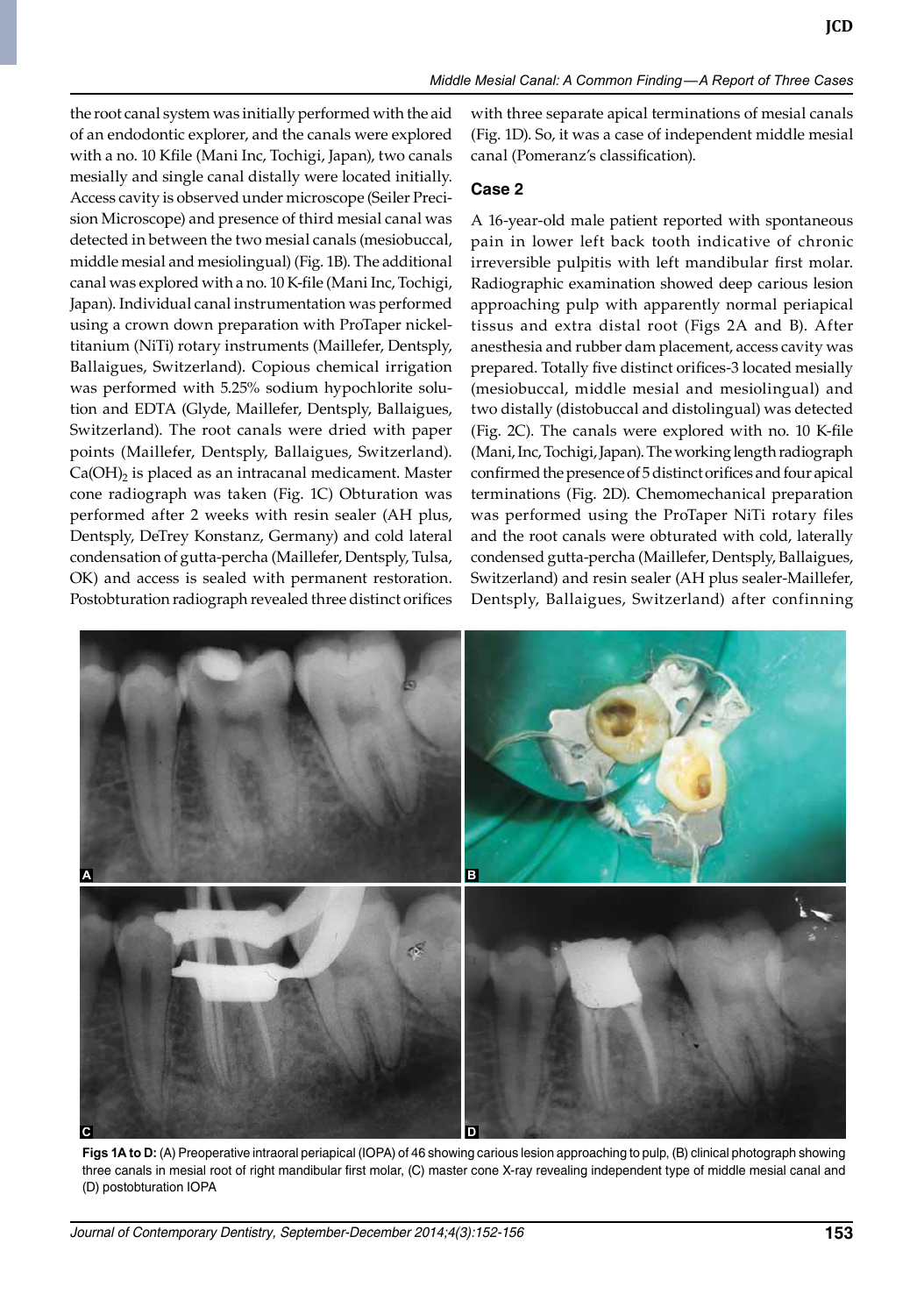#### *Swati Bhosale et al*

with master cone radiograph (Fig. 2E). Postobturation radiograph revealed the presence of confluent middle mesial canal originated as a separate orifice but joined in the apical third of the mesiobuccal canal and an extra distal root suggesting radix endomolaris (Fig. 2F).

## **Case 3**

A 14-year-old male patient reported with spontaneous pain in lower right back tooth. Endodontic treatment was planned due to irreversible pulpitis (Fig. 3A). After anesthesia and rubber dam placement, access cavity was prepared and pulp tissue was removed. Totally

four distinct orifices-3 located mesially (mesiobuccal, middle mesial, and mesiolingual) and one distally were detected on inspection using operating microscope (Fig. 3b). The working length radiograph confirmed the presence of four canals and mesial canals joined in the apical third to exit as one. Chemomechanical preparation was performed using rotary ProTaper files and obturated with cold, laterally condensed gutta-percha (Maillefer, Dentsply, Ballaigues, Switzerland) and resin sealer (AH plus, Maillefer, Dentsply, Ballaigues, Switzerland) (Fig. 3C). Postobturation radiograph revealed confluent middle mesial canal (Fig. 3D).



2A to F: (A and B) Preoperative IOPA showing carious lesion approaching to pulp and presence of additional distal root, (C) clinical photograph shows existence of five root canal orifices, (D) working length IOPA revealed five canals with three canals in mesial root, (E) master cone IOPA and (F) postobturation IOPA with confluent type of middle mesial canal

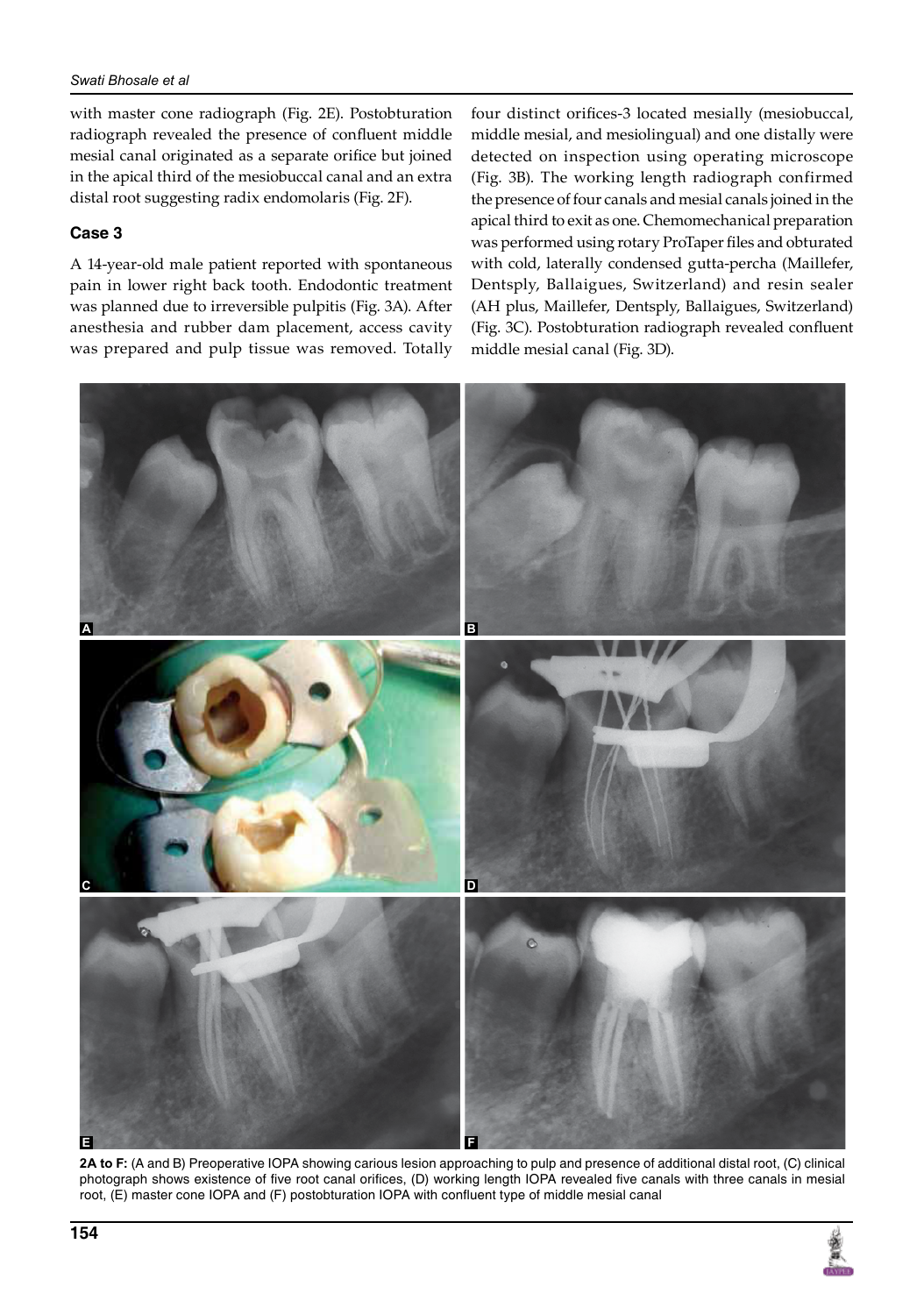*Middle Mesial Canal: A Common Finding — A Report of Three Cases*



Figs 3A to D: (A) Preoperative IOPA, (B) access cavity as seen under microscope shows three orifices in mesial root of mandibular right first molar, (C) master cone IOPA and (D) confluent type of middle mesial canal as seen in postobturation IOPA

## **dISCuSSIon**

Several studies report anatomical variation in the mandibular first molar including the presence of middle mesial canal in mesial root. Fabra $^7$  in his study on  $760$ mandibular molars reported that (2.6%) had three canals in the mesial root. Among those in (65%) cases, the third canal joined the mesiobuccal canal in the apical third of the root and, in (30%), they converged with the mesiolingual canal, also in the apical third; the third canal ended as an independent canal in only one case. Walker<sup>8</sup> cites three canals in the mesial root of the mandibular first molars as an infrequent occurrence. While a third canal in the mesial root of mandibular first molars may not be a very frequent discovery, a review of the literature indicates that its prevalence is 0 to  $15\%^{9,10}$ 

Preoperative radiographic analysis is critical for endodontics. Multiple angled periapical views help to reveal the presence of roots and canal systems. However, these may be of little value in the identification of a mid mesial canal system in a mandibular molar. The use of ultrasonic tips with their abrasive coatings helps to remove dentin conservatively. The working end of these tips are 10 times smaller than the smallest round bur and consequently they can be introduced into the wall/floor angles of the pulp chamber to look for hidden systems. $^{11}$ 

The use of such tips eliminates the bulky heads of conventional handpieces which often obstruct vision and allows this 'chasing' to be carried out under direct vision. Any instrumentation on the floor of the pulp chamber should only be carried out under direct vision because of the risk of perforation.

The classical 'white line' between the mesiobuccal and mesiolingual orifices should invite further exploration in this area. This area can be chased and subsequently explored with small hand files for a 'catch'. Illumination and magnification will play a huge role in the identification of this anatomical feature if present. It can be found anywhere in the pulp chamber wall/floor fold between the mesiobuccal canal and the mesiolingual canal orifices. The use of dental operating microscope provides enhanced lighting and visibility and identifies subtle color changes, better understanding of floor map, fine instrumentation, coaxial illumination and magni-fication.<sup>12,13</sup>

Pomeranz et al<sup>6</sup> classified middle mesial canal into three morphologic categories as fin, confluent and independent. According to their classification, an independent canal implies the canal originated as a separate orifice and terminated as a separate foramen and is usually rare. In present case series, case 1 has independent type of middle mesial canal, whereas in other two cases it is confluent.